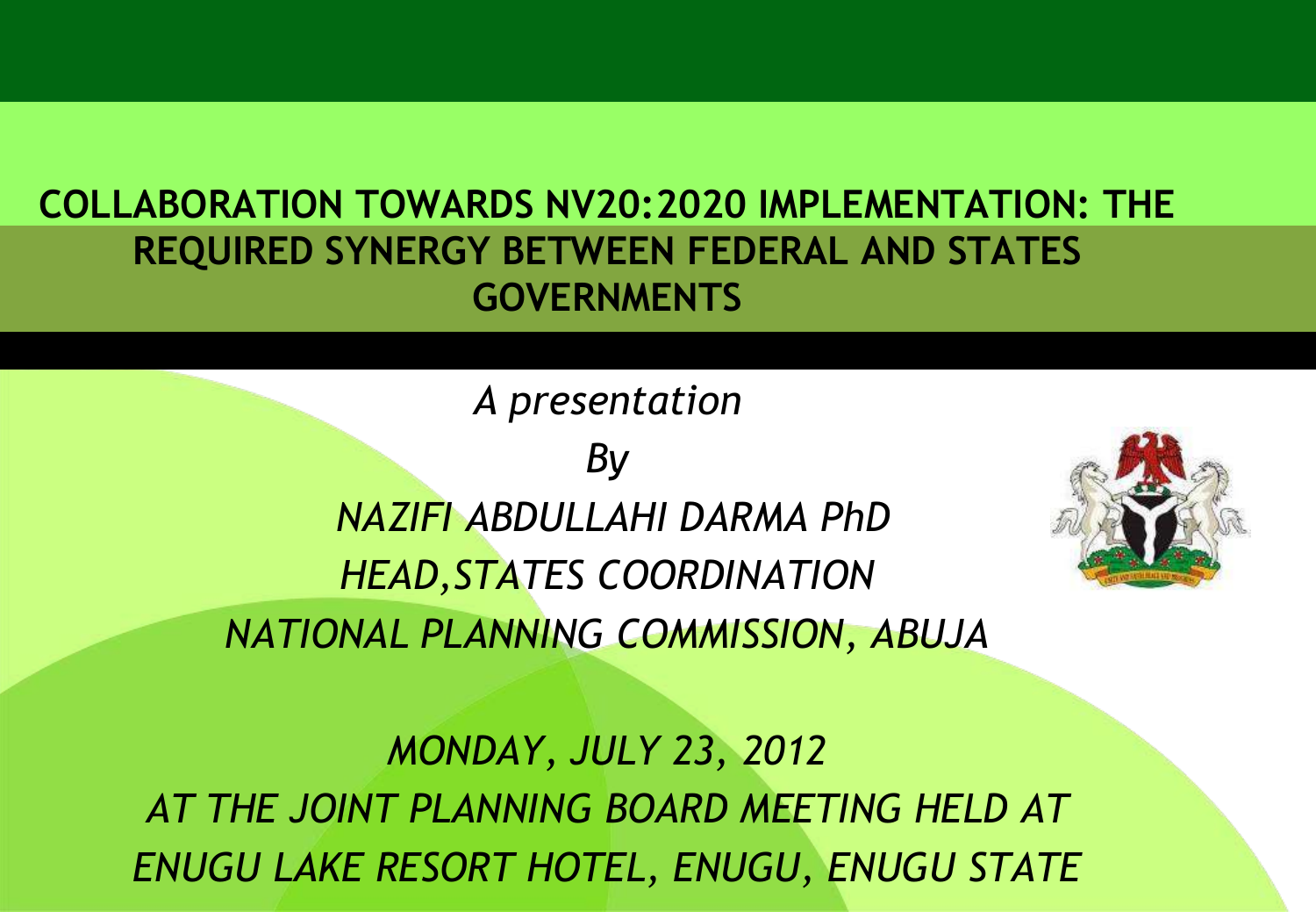#### **Outline of the Presentation**

|                         | Introduction                                     |
|-------------------------|--------------------------------------------------|
| $\overline{2}$          | <b>Objectives of the Presentation</b>            |
| $\overline{\mathbf{3}}$ | Sector Specific NV 20:2020 Strategic Initiatives |
| $\overline{\mathbf{4}}$ | The Imperative for Collaboration                 |
| 5                       | <b>Risk Elements</b>                             |
| 6                       | <b>Mitigating Strategies</b>                     |
| 7                       | Conclusion                                       |

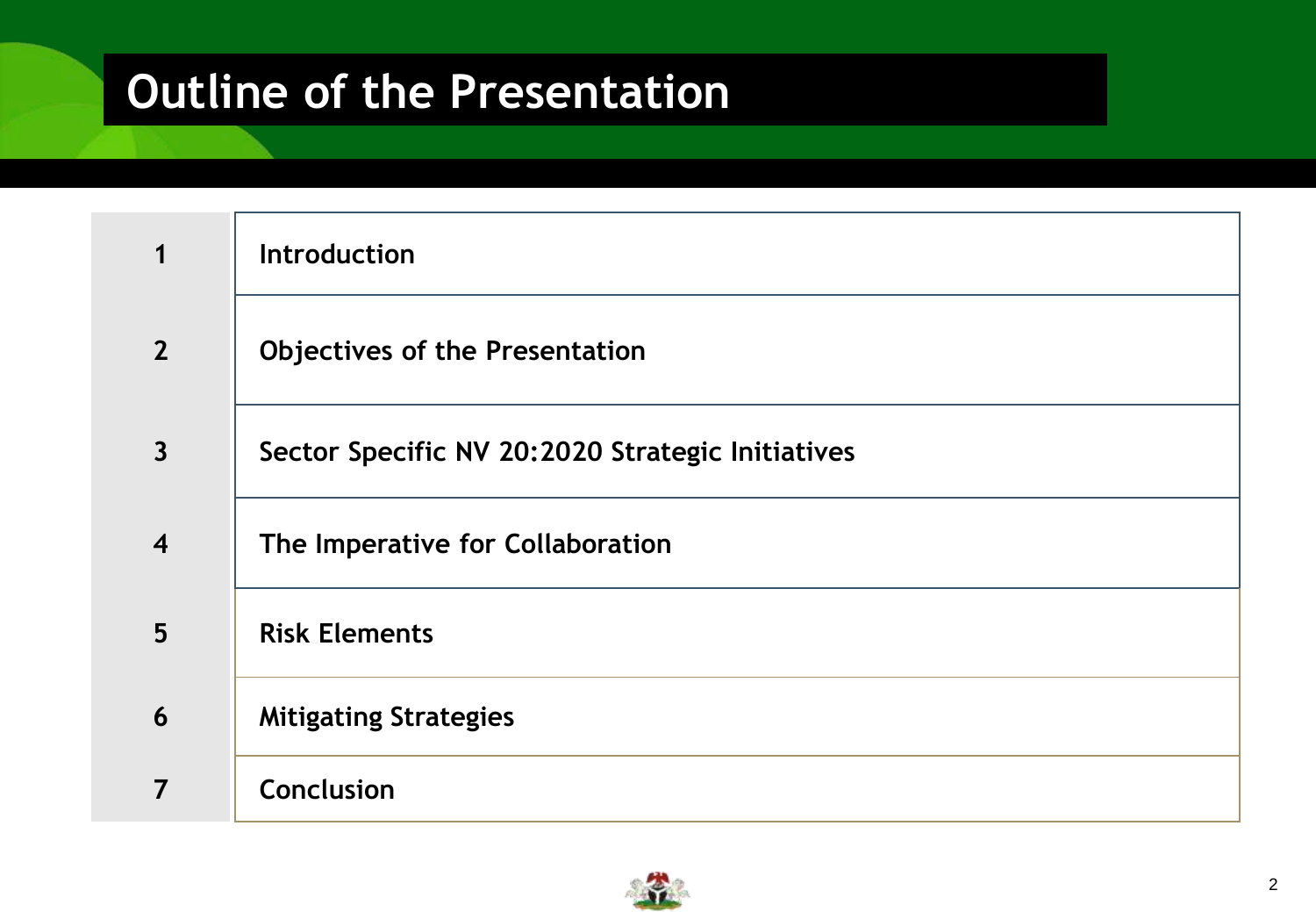

- The Nigerian Vision 20:2020 Project is a product of mutual consensus between Federal and State Governments with over 5,000 Nigerians that participated across all spheres of human endeavors
- Economic management in a federation like ours successful only with collaboration and mutual complementarity
- Development interventions across all sectors by all tiers of government characterized by serious funding gap
- Team work and collaboration are key to the realization of macroeconomic objectives and targets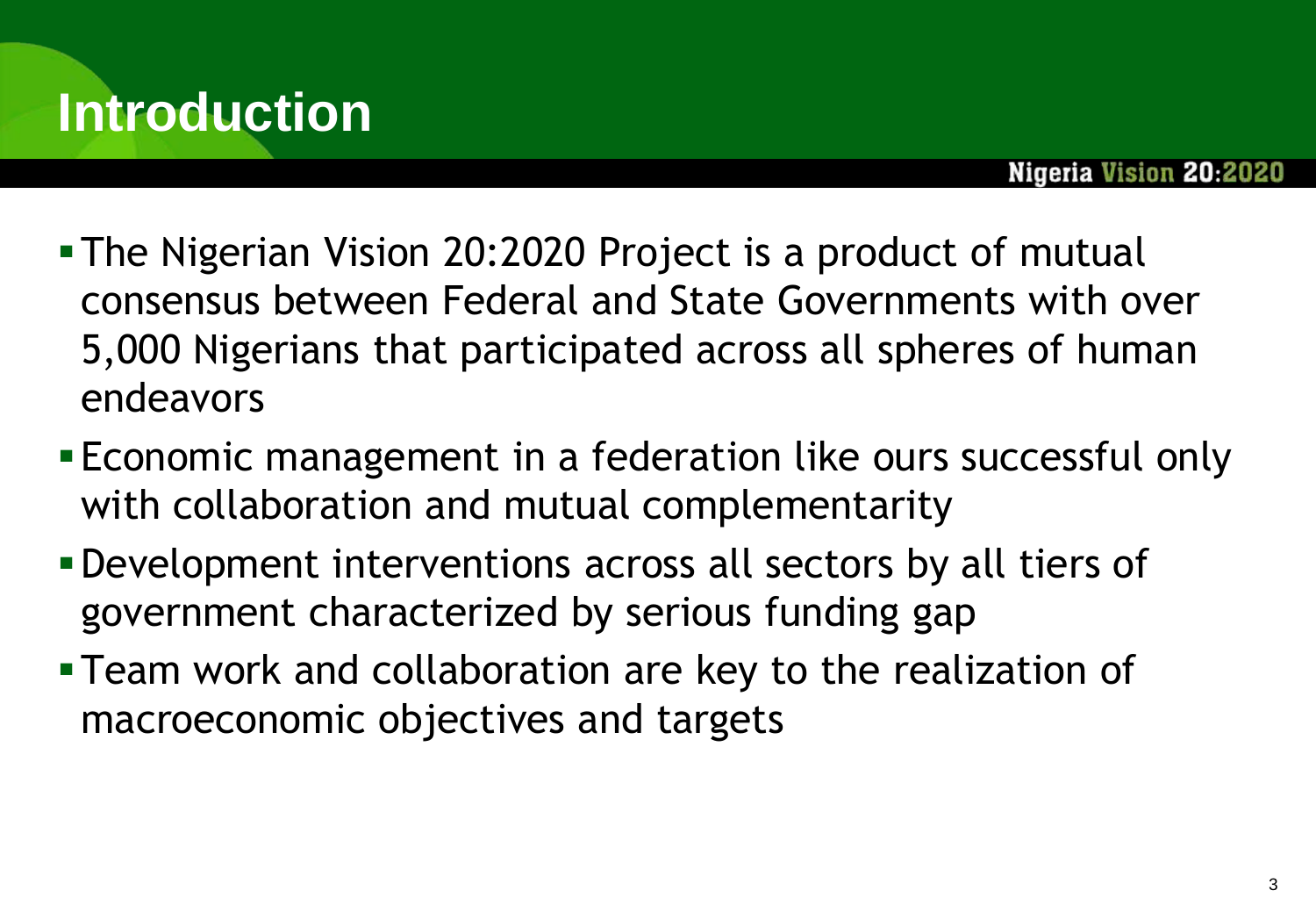#### **Objectives of the Presentation**

- To evaluate the strategic initiatives of NV 20:2020 across key sectors of the national economy
- Analyze the social and economic justifications for collaboration in a federation like Nigeria
- Identify the major risk factors against the collaboration and
- Articulate mitigating strategies against the major defined risks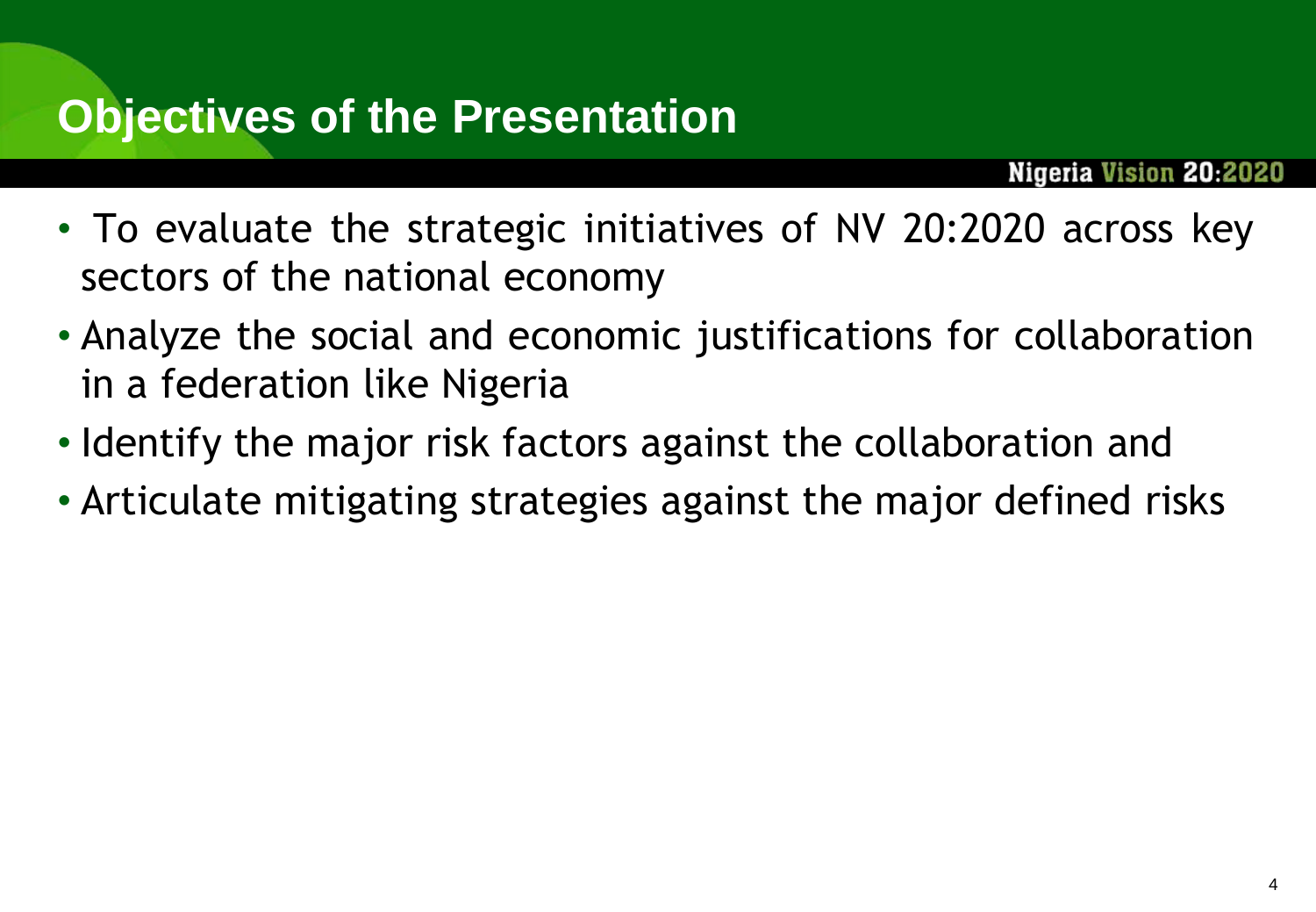#### **NV20:2020 Targets and Goals**

- •Vision anchored on 2 specific targets, by 2020:
	- GDP of not less than US\$ 900 billion
	- Per Capita Income of not less than US\$ 4,000
	- From here on deriving the plan is almost mechanical.
- •Growth, aimed at improvement in the quality of life of Nigerians
- •People as the fundamental reason for growth.
- •Achieving inclusiveness, equity and balanced development
- •The realisation of these targets is premised on the implementation of strategic initiatives across key sectors of the national economy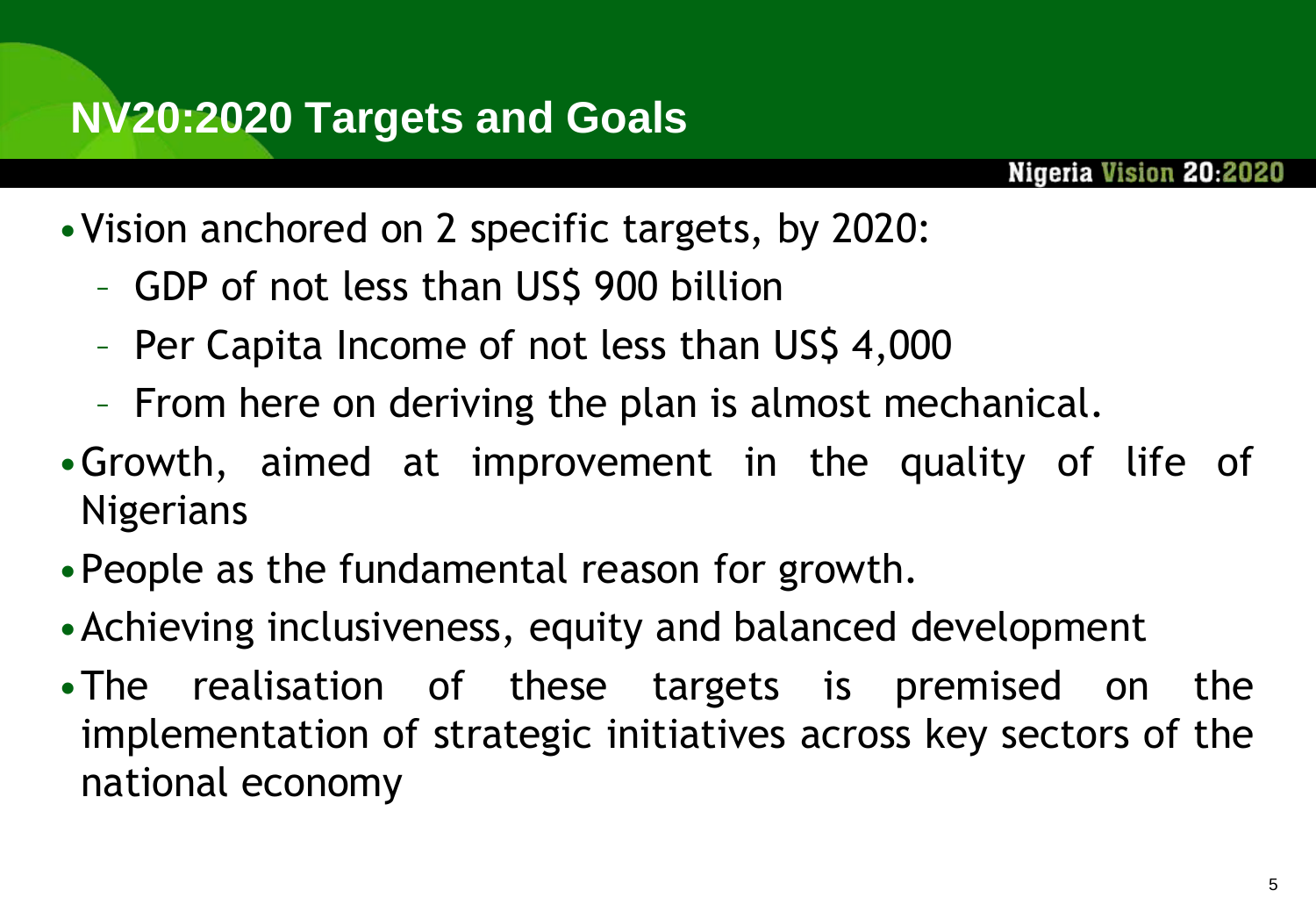#### **Sector Specific VN20:2020 Strategic Initiatives (Health)**

- •Sitting of at least one primary healthcare (PHC) facility in each ward with the appropriate complement of staff.
- •Development and implementation of a health infrastructure policy that will guarantee minimum standards and ensure that the referral systems to secondary and tertiary health care facilities are strengthened and able to support primary health care.
- •Provision of adequate infrastructure and well maintained equipment through partnership with the private sector.
- •Inclusion of family life education should be part of the junior secondary school curriculum, with a view to encouraging the citizenry to seek health care knowledge from appropriate health sources.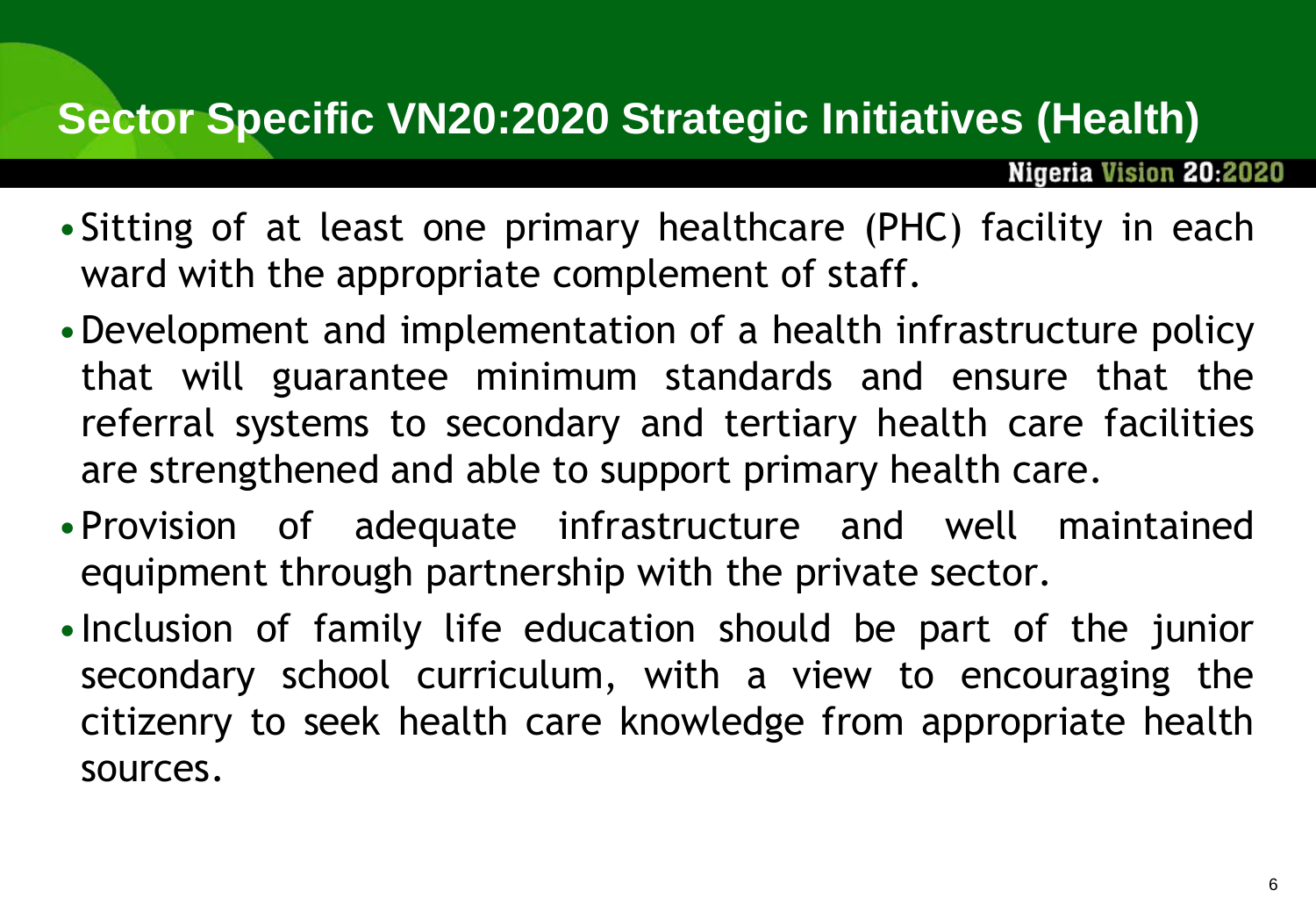## **Sector Specific VN20:2020 Strategic Initiatives (Health)**

- Expansion of secondary and tertiary health care coverage will require the sitting of at least one general hospital in each Local Government Area. Each General Hospital will have specialists to cover a minimum of four major disciplines: - Surgery, Pediatrics, Medicine, Obstetrics and Gynecology
- •The development of adequate and appropriate manpower for the health sector.
- •Strengthening existing national health information systems and integrating them into a comprehensive national database to improve health data and promote research
- Strengthening the various health regulatory agencies and accelerating the implementation of the three components of the National Health Insurance Scheme (NHIS) for the attainment of 100% coverage of Nigerians by 2015.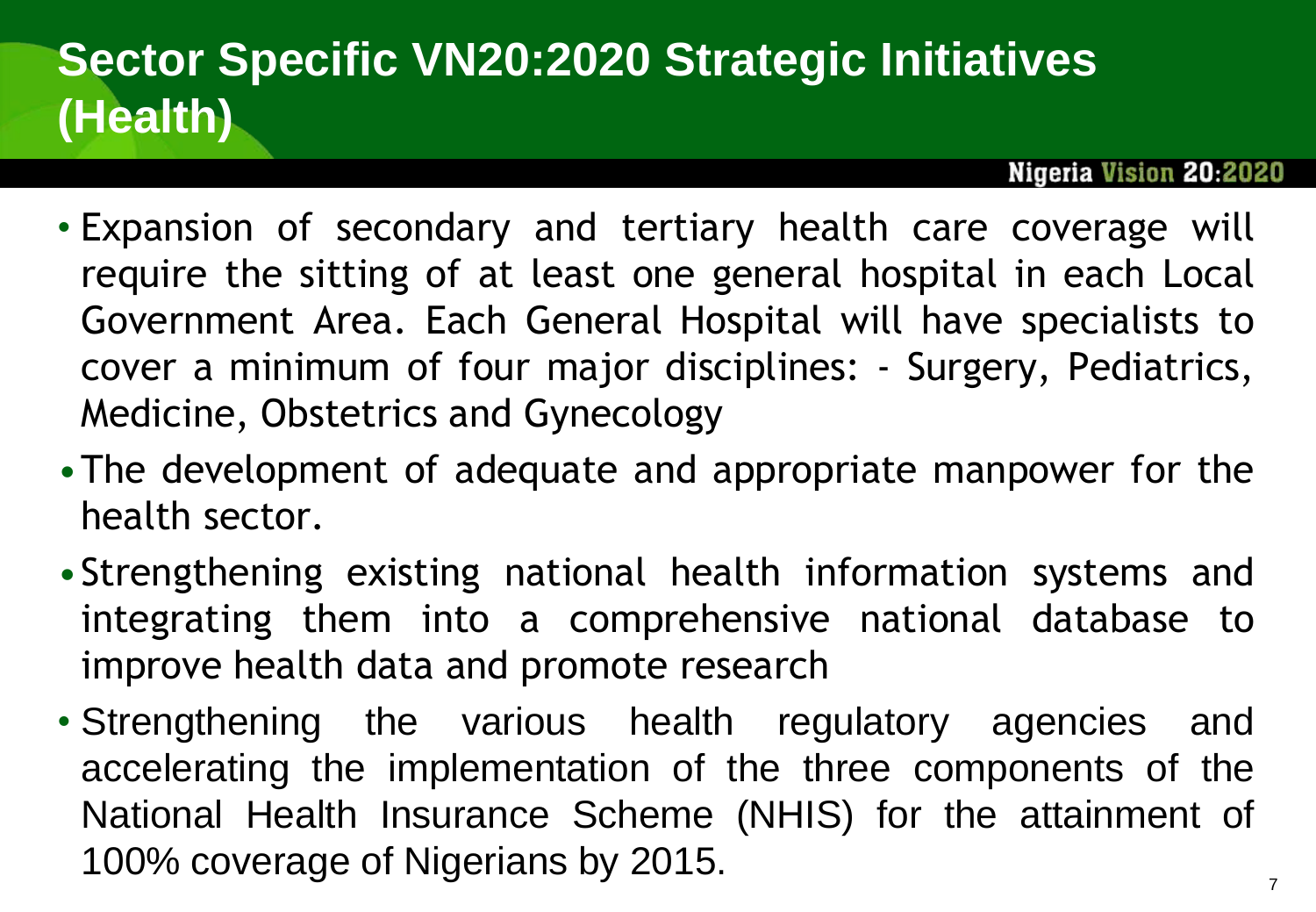#### **Sector Specific VN20:2020 Strategic Initiatives (Education)**

- Strengthen education as the foundation for lifelong learning.
- Foster the development of Research and Development.
- Promote worker education and training.
- Facilitate the diffusion of Information and Communication Technology, as well as
- Seek equal access and opportunity for women and other vulnerable groups in educational institutions.
- Expand facilities and capacities for the provision of Early Childhood Care
- Enforce mechanisms already in place for the implementation of compulsory enrolment and retention of children in primary and junior secondary schools.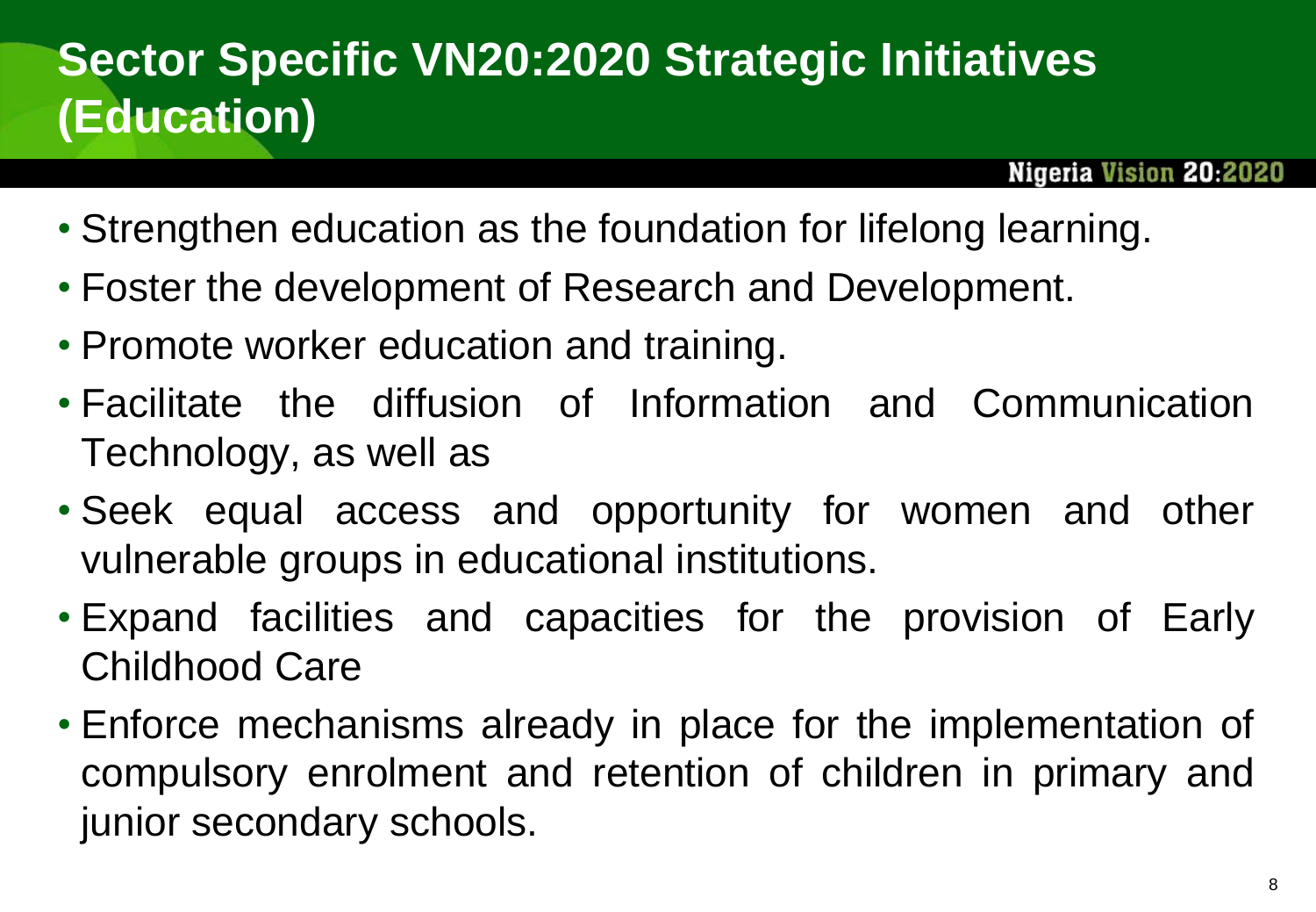- Institute a comprehensive quality control by revamping the current school inspection system through capacity building.
- Attract the requisite skills and capacity into public education through competitive remuneration and continuous teacher training
- Enhance the quality of senior secondary education and retention of students by ensuring effective delivery of curriculum and promoting prevocational content for total self development and problem solving skills.
- Enhance basic literacy and entrepreneurship skills through the full implementation of the Federal Government policy on entrepreneurship education; supported by at least one model enterprise centre in each state.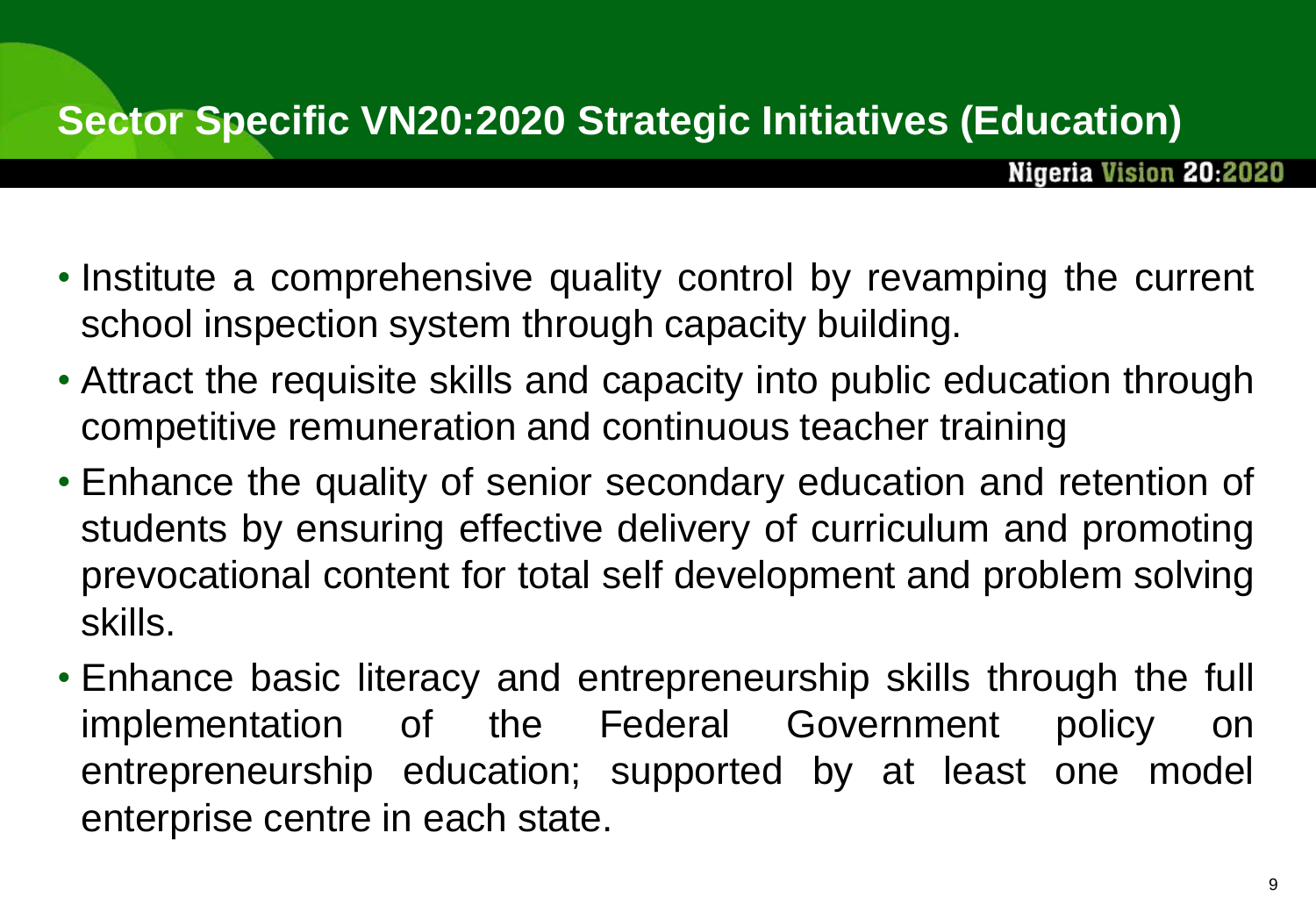#### **Sector Specific VN20:2020 Strategic Initiatives (Education)**

- Enhance quality and access to tertiary education by expanding and modernizing facilities in tertiary institutions to enable them to cope adequately with their present enrolment levels and anticipated expansion (current absorptive capacities are 15% in universities, 53% in polytechnics and 34% in colleges of education).
- Promote and expand open and distance learning systems in tertiary institutions to expand reach and access. This can be achieved through:
	- Introduction of virtual libraries in more institutions.
	- Encouragement of alternative modes of education delivery systems in tertiary institutions.
	- Popularization of distance learning and using the media to publicized the non conventional institutions as alter natives.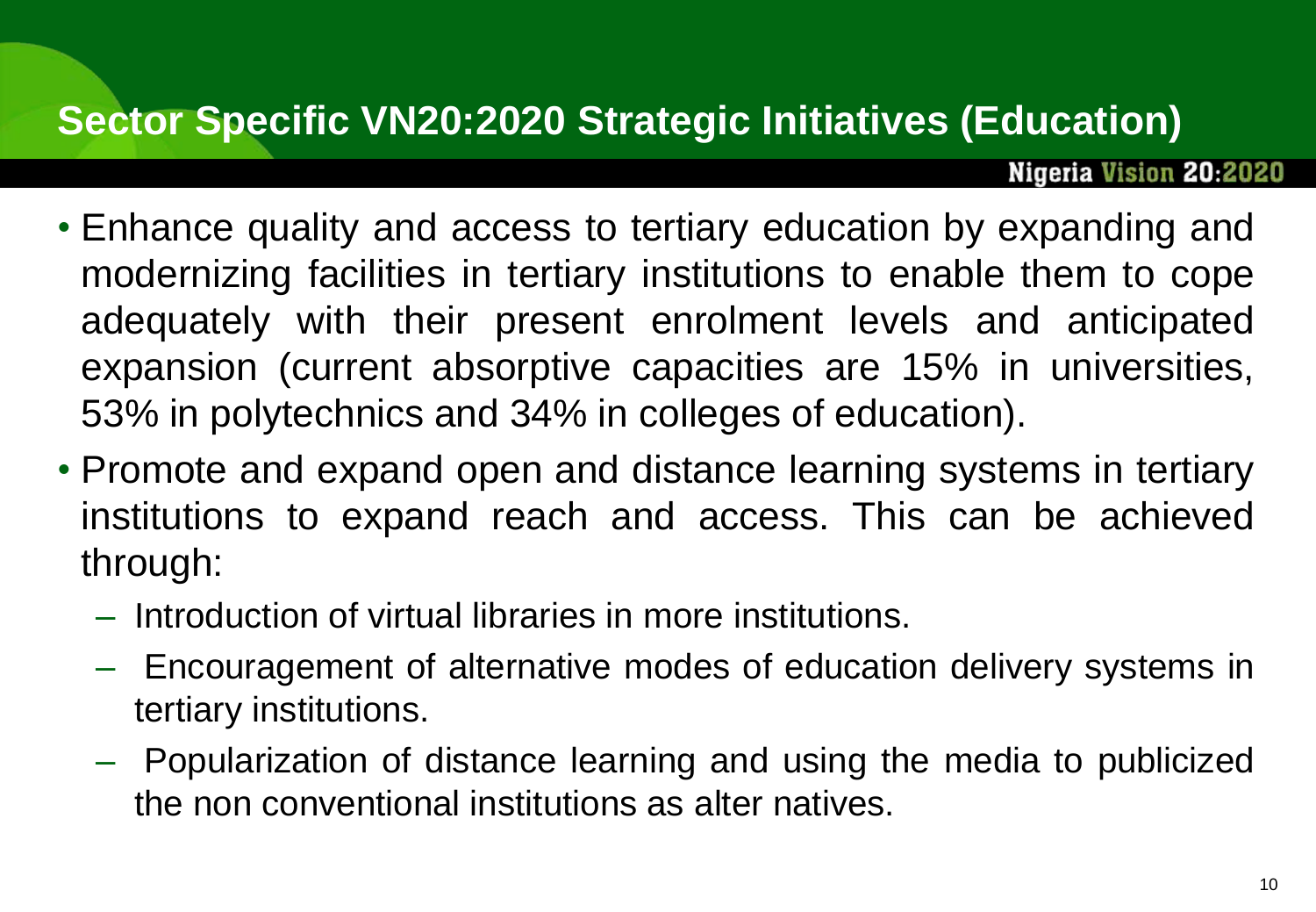#### **Sector Specific VN20:2020 Strategic Initiatives (Education)**

- Streamlining the existing skills and entrepreneurs development agencies into a consolidated 'Skills for Enterprise and Employment Programme' and collaborate with national and international development organizations, to develop skills and manpower for the productive sectors of the economy.
- Assisting job-seekers by enhancing the information efficiency of the labour market and its institutions.
- Improving capacity and relevance in the global labour market through ICT diffusion and targeted skills development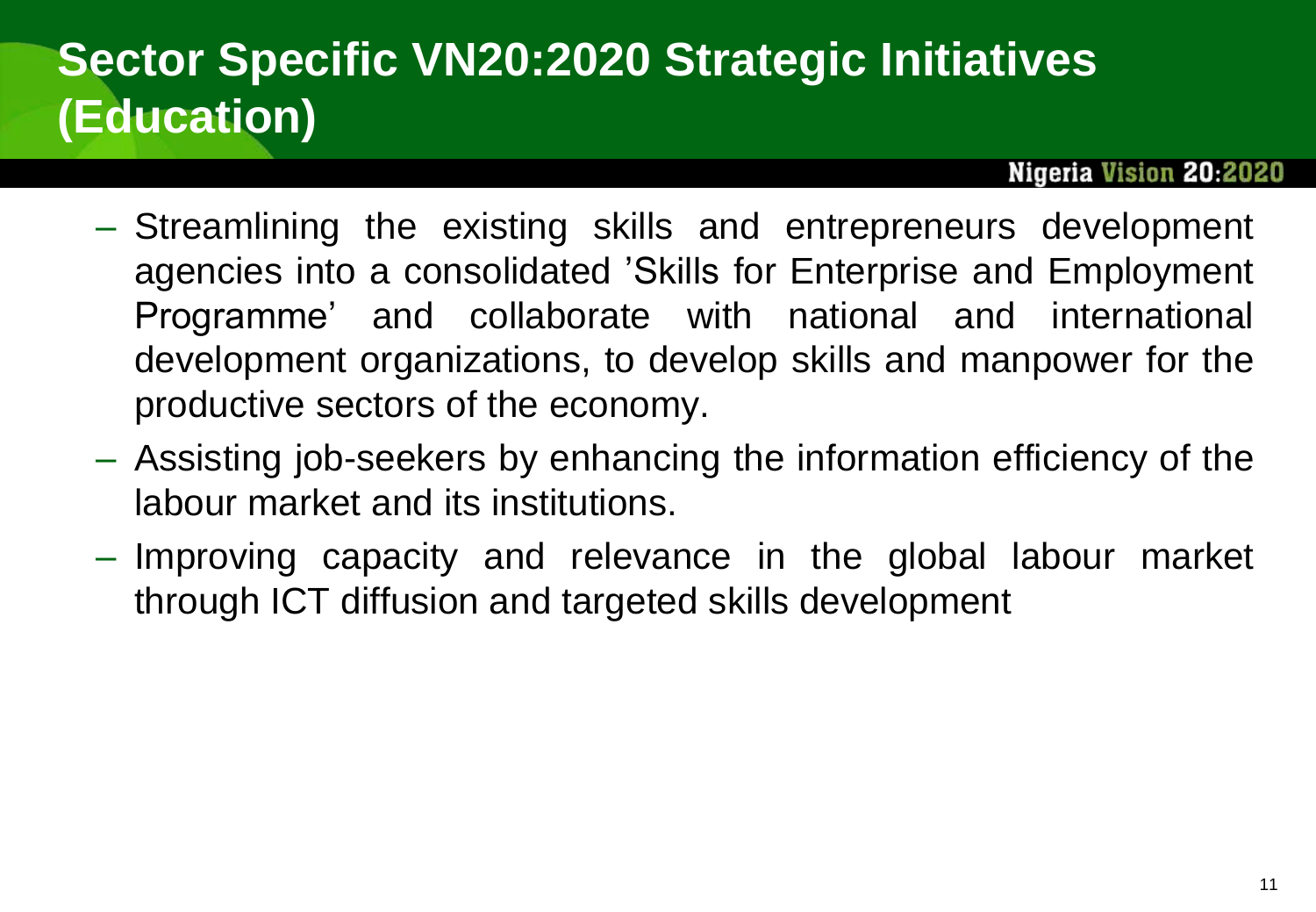- Encouraging Community Participation (CP), Private Sector Participation (PSP) and Public Private Partnership (PPP) in the provisions of water supply and sanitation schemes and services.
- Developing integrated best practices programmes and manuals of management, operation and maintenance for Urban, Small Town and Rural Water and Sanitation supply schemes and services. This will be in addition to ensuring adherence to standards on design, procedure and material quality, for water supply equipment, facilities and services.
- Rehabilitating, constructing and modernizing existing water supply and sanitation schemes, distribution networks and facilities for optimal operation and encouraging the use of alternative energy sources, such as solar, wind and other renewable energy sources to power pumps and other facilities for water supply, sanitation schemes and services.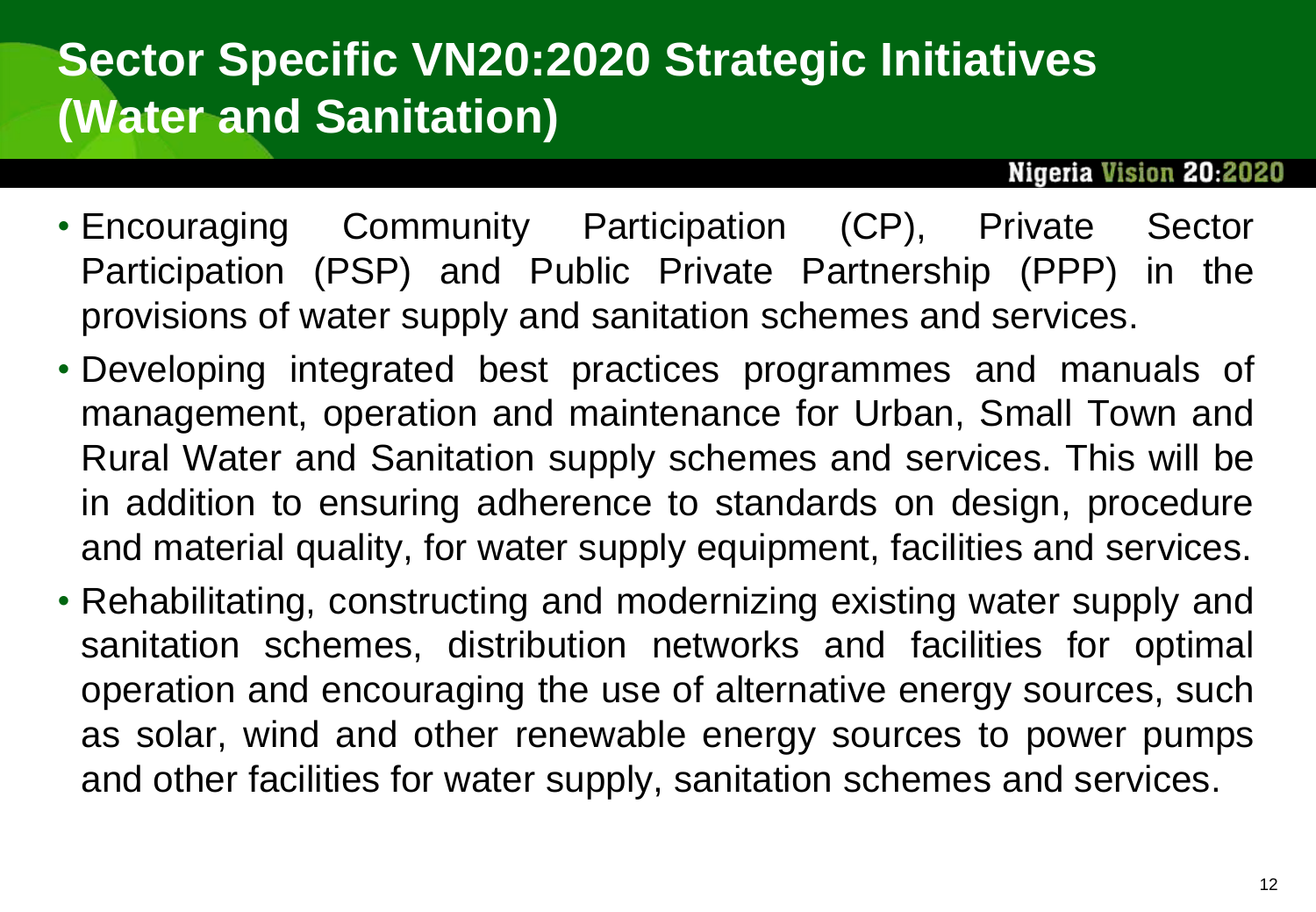- Ensuring performance monitoring and evaluation programmes for sanitation undertakings such as reintroduction and strengthening of sanitary inspection units and sanitary inspectors at all levels and ensuring adherence to national sanitation standards and codes of practice in building plans, housing estates and public buildings such as factories and hotels.
- Embarking on effective and sustained public awareness campaigns to reduce, recycle and reuse solid waste. In addition, encourage community participation, PSP and PPP in the provision of sanitation schemes and services.
- Embarking on effective and sustained public awareness campaigns to reduce, recycle and reuse solid waste.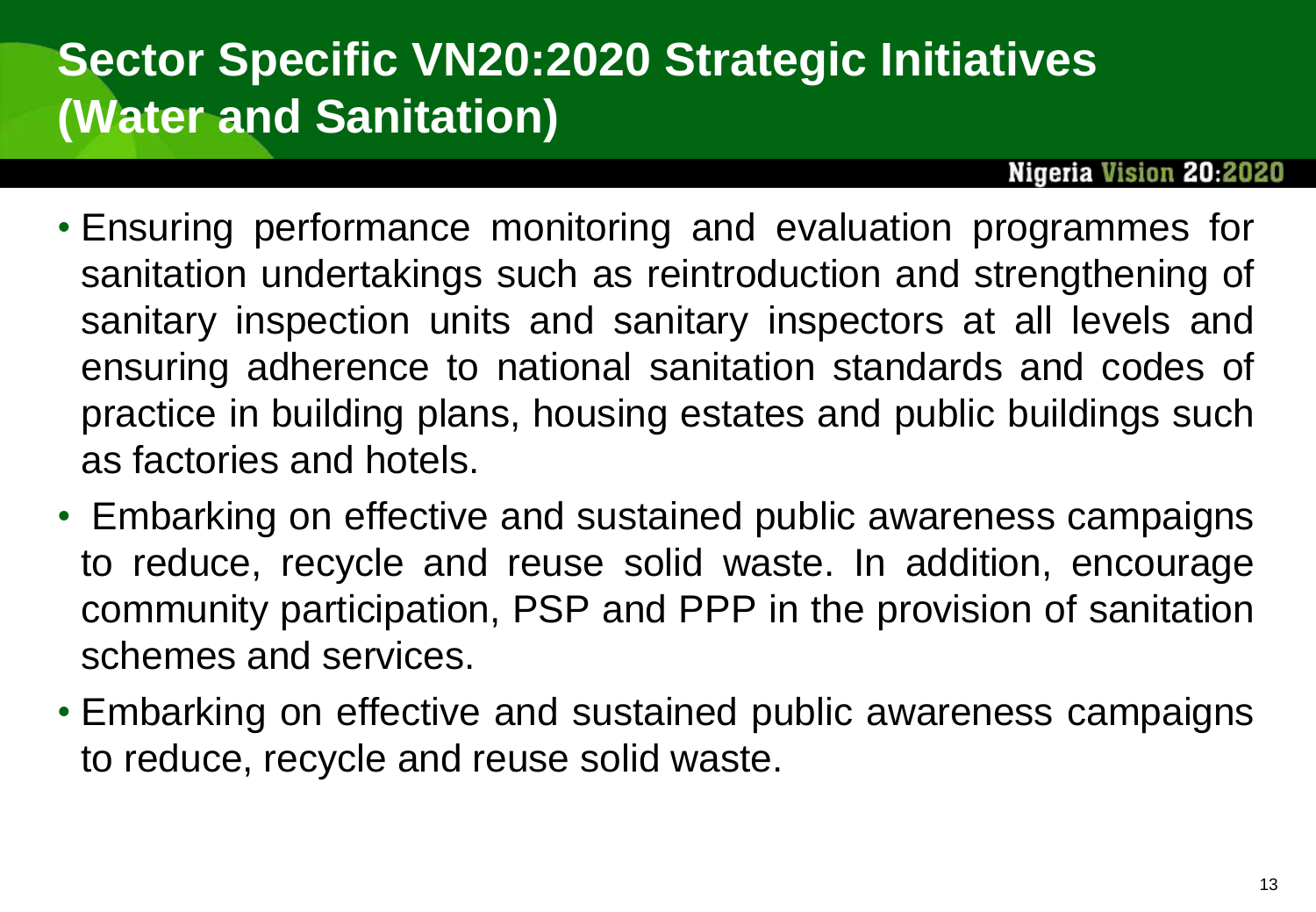**Nigeria Vision 20:2020** 

• Ensuring local manufacturing capacity for basic water supply and sanitation equipment and control devices so as to inculcate entrepreneurial knowledge and skills in students of Polytechnics and Technical and Vocational Colleges; developing training schemes for state water supply agencies on the co-ordination of the activities of local artisans and mechanics in the provision of services to the water supply and sanitation sector. In addition, a special grant will be provided to the National Water Resources Institute to establish a National Training Network (NTN) with special links to strategically chosen Technical Colleges in the Six Geopolitical Zones on the one hand, and the International Training Network (ITN), on the other hand, this will be in addition to building the capacity of environmental scientists on sound environmental management practices.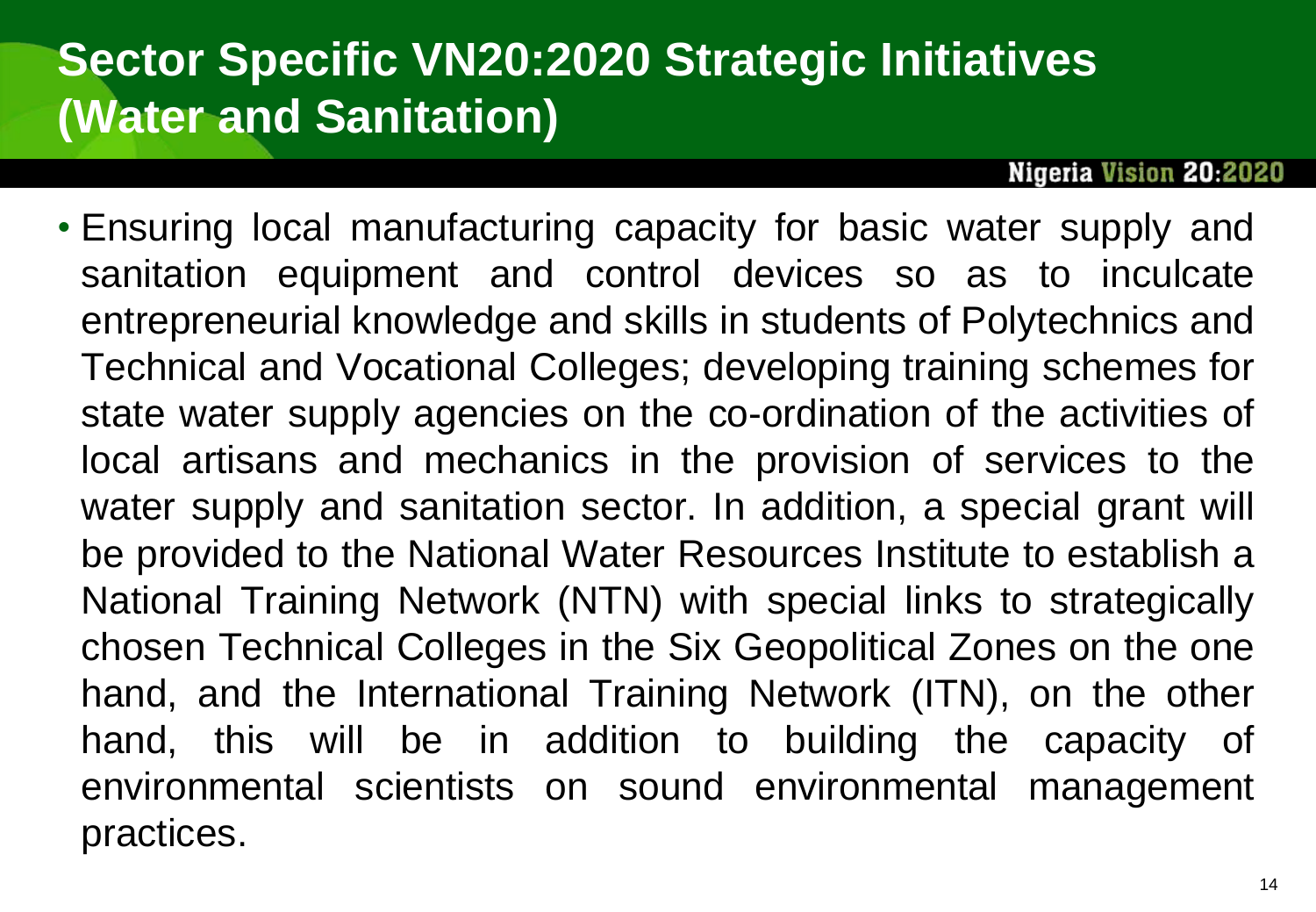- Incorporation of extensive pollution control and waste management programmes such as the provision of sewage treatment plants for some major cities; remediation of persistent organic pollutants (POT) in contaminated sites; medical waste management incinerators in Federal Medical Institutions and ensuring integrated waste management facilities in all the states.
- Compliance, monitoring and enforcement of appropriate standards towards creating changes in attitudes. In addition, effectively co-coordinating the implementation of environmental programmes for the control of environmental degradation, pollution, sustainable use and conservation of natural resources.
- Enlightening the citizenry and corporate organizations on ways and methods to go green, in order to reduce waste and pollution.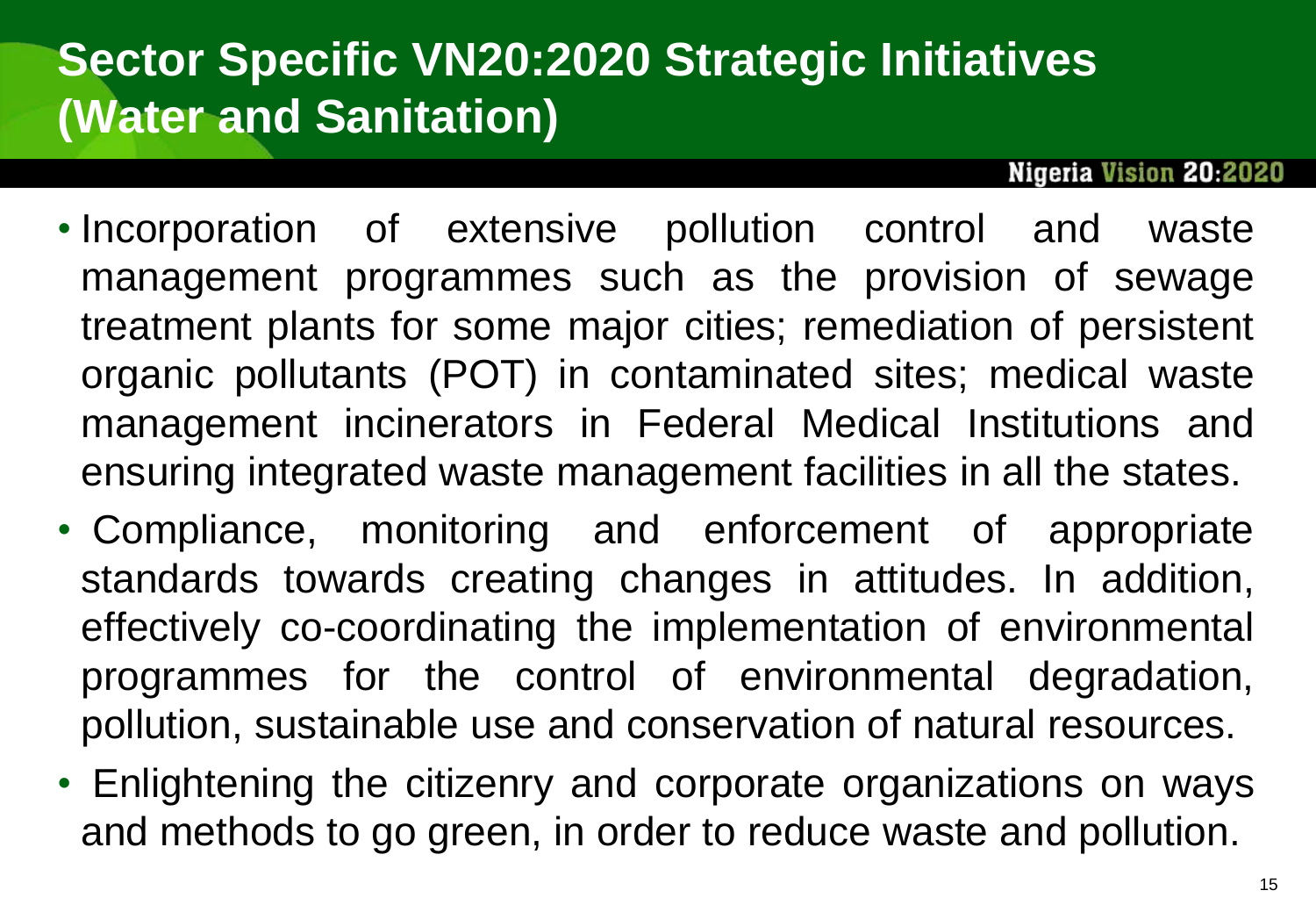## **Sector Specific VN20:2020 Strategic Initiatives (Agriculture )**

- Rehabilitation and completion of existing irrigation projects, establishing new ones across the nation and providing incentives for the development of new community-based and privately initiated irrigation projects.
- Facilitating the acquisition of farmlands and title holdings for agricultural production through an intensive review of the Land Use Act and encouraging commercial agriculture through Public-Private Partnership (PPP).
- Significantly enhancing the level of production, adoption and utilization of appropriate technology and mechanization for small, medium and large scale farms.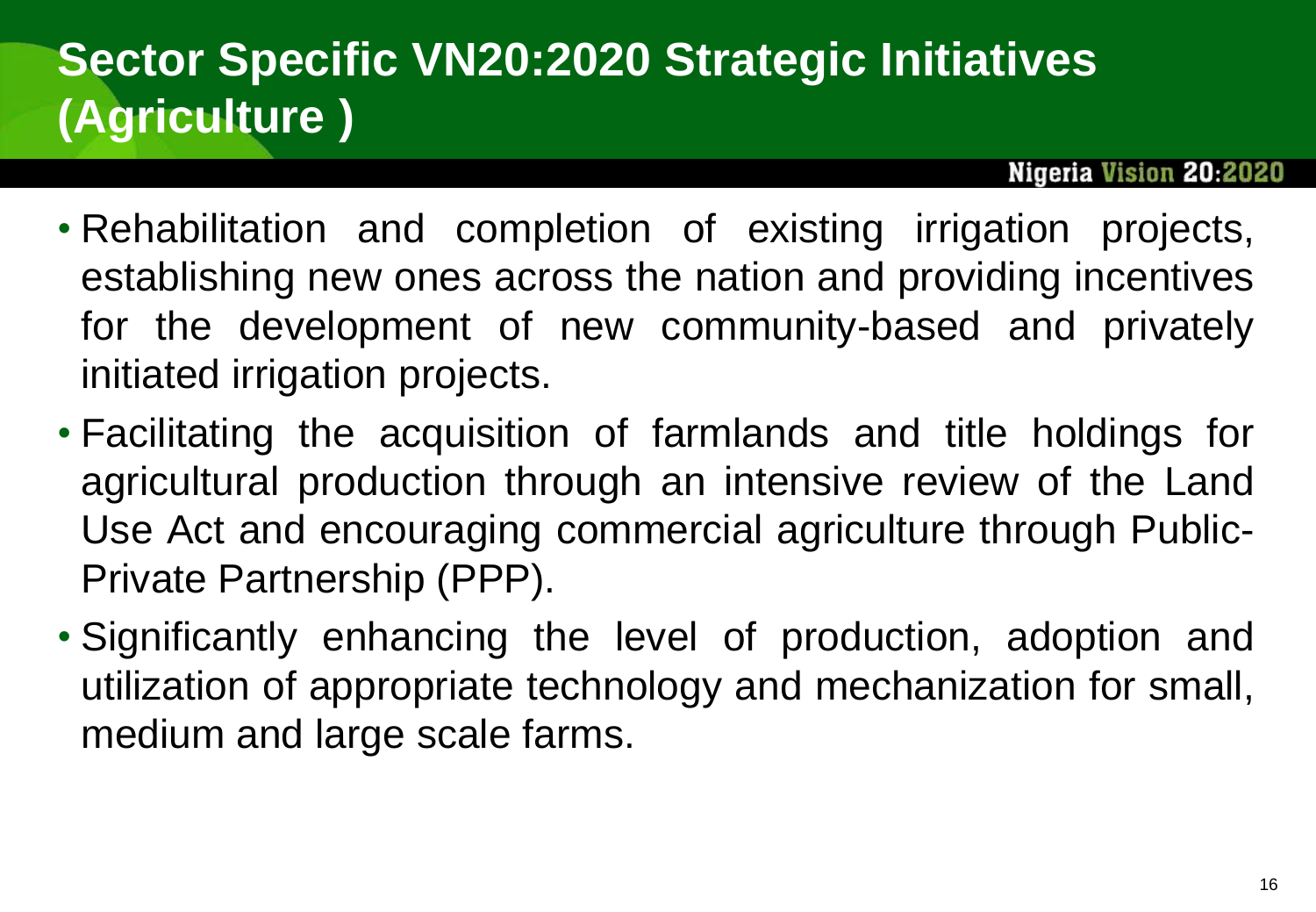## **Sector Specific VN20:2020 Strategic Initiatives (Agriculture )**

- Making adequate provision for the utilization of home-grown technology, promoting greater use of biotechnology tools in the selection and breeding of crops, livestock, fisheries and forestry.
- Promoting the use of 'green' technology to ensure sustainable agricultural production; a safe and clean environment and adopting the use of natural rivers/ stream flow; solar and wind to generate electricity to power agricultural equipment such as irrigation pumps.
- Creating a new generation of farmers, by incorporating modern technology, especially ICT, incentives (scholarships, grants, soft loans), and professionalizing agriculture to attract youths and graduates into agricultural production, processing and marketing in order to sustain agricultural growth through the entire agriculture value chain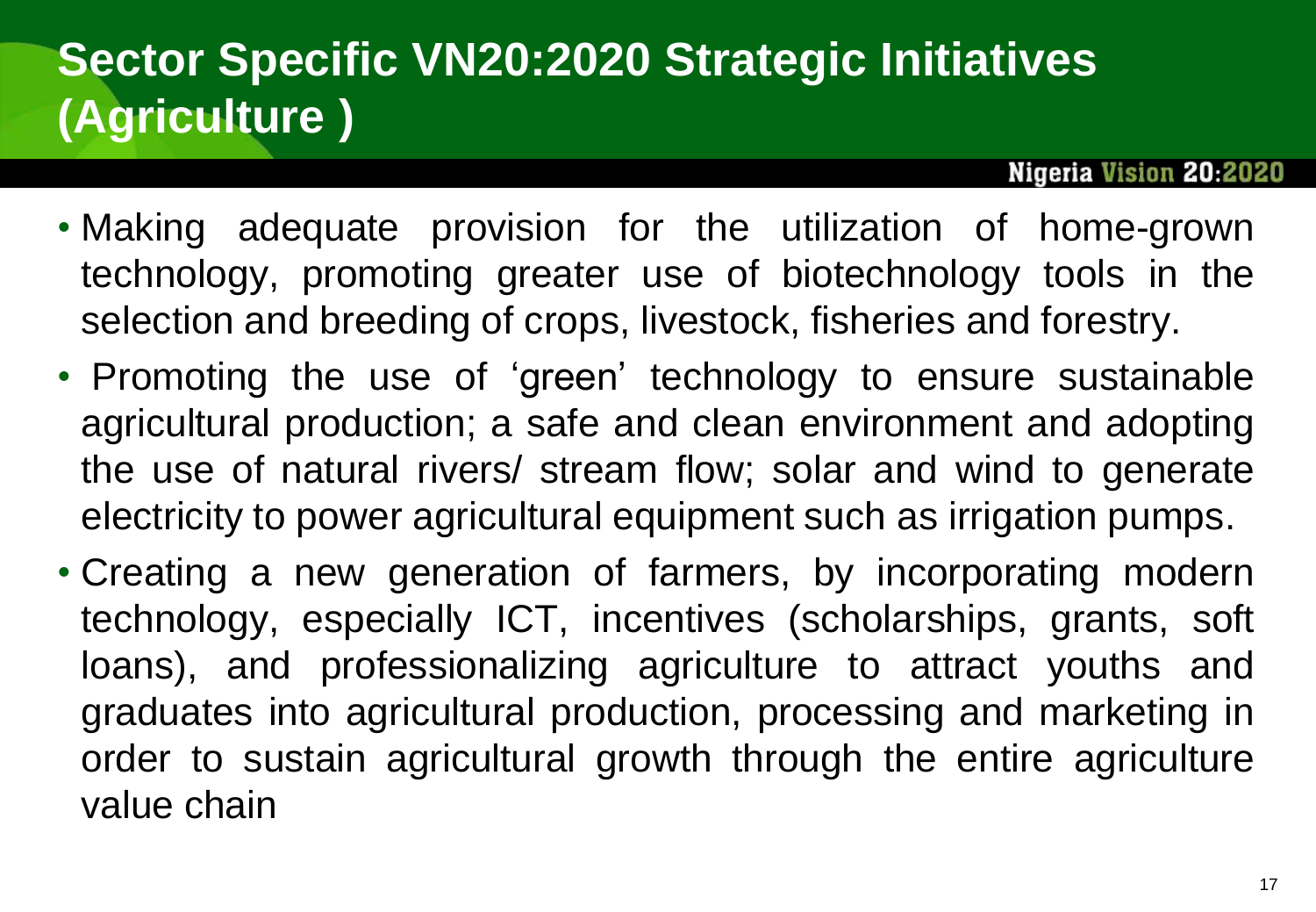## **Sector Specific VN20:2020 Strategic Initiatives ( Solid Minerals )**

- Development of an effective mechanism for consistent and systematic generation of quality and reliable geosciences data to support detailed exploration of mineral resources. This will require mandating and empowering the Nigerian Geological Survey Agency (NGSA) to prepare 20 maps of 1:100,000per annum to Achieve 100% coverage by 2020, and providing improved funding for the NGSA to accelerate progress in its geological, geophysical and mapping programmes.
- Facilitation of access to capital for exploration and development of the minerals and metals sector. In addition to other funding sources, the Solid Minerals Development Fund provided for in the Nigerian Minerals & Mining Act of 2007 will be fully utilized for this purpose, and will be fully operational by the end of 2010.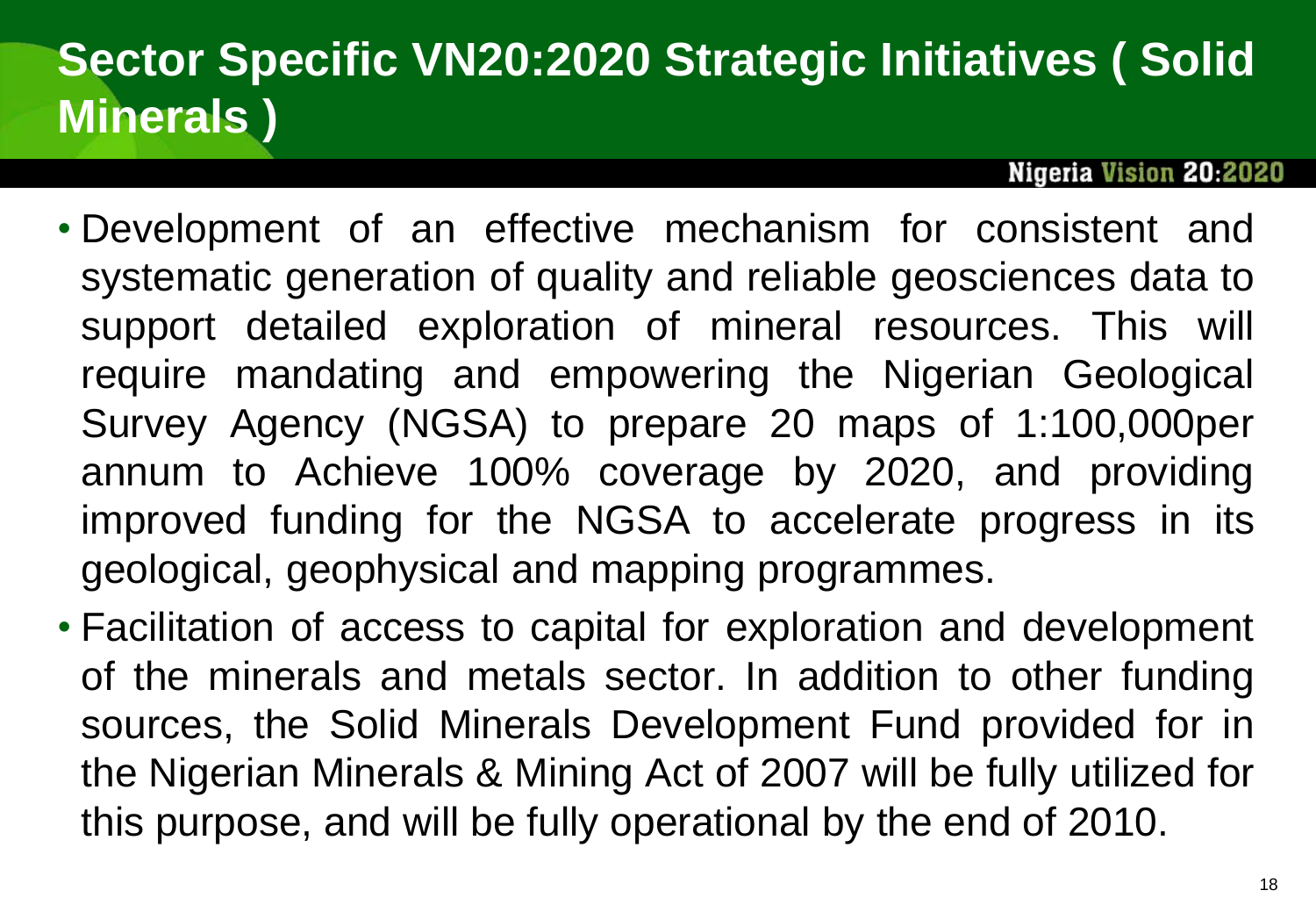## **Sector Specific VN20:2020 Strategic Initiatives ( Solid Minerals )**

- Provision of specialized funding for key institutions in the minerals and metals sector, such as (NGSA, COMEG, NMDC, Departments of MMSD, School of Mines, NSRMEA) and the development of industry wide capacity building programmes for both small and medium scale mining companies
- Entrench sustainability as a fundamental principle in the exploitation of all mineral resources, with a view to preserving the physical environment, protecting the rights of host communities, and ensuring that mining activities lead to greater economic empowerment of the people.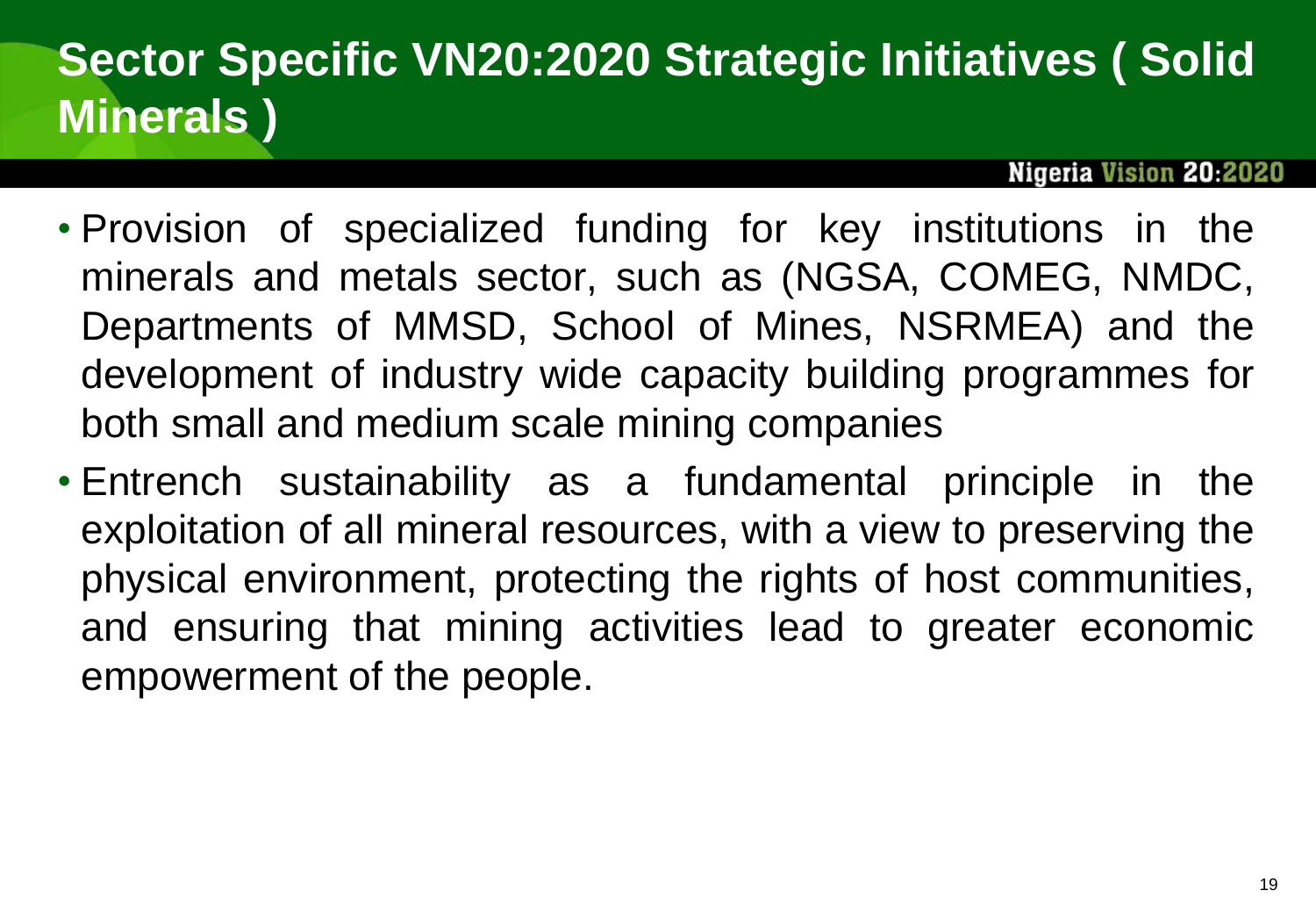## **Sector Specific VN20:2020 Strategic Initiatives (Transport )**

- Provide public transport for goods in rural communities through Public- Private Partnerships (PPP).
- Modernize and increase railway network density from 87.94to 184.2km/10,000sq.km.
- Provide local, limited and express trains to ensure carriage of passengers and goods to and from rural areas.
- Provide well serviced stations locations along the rail line at a maximum of 25km intervals.
- Increase the harnessed inland waterways from 3000kmto 8000km.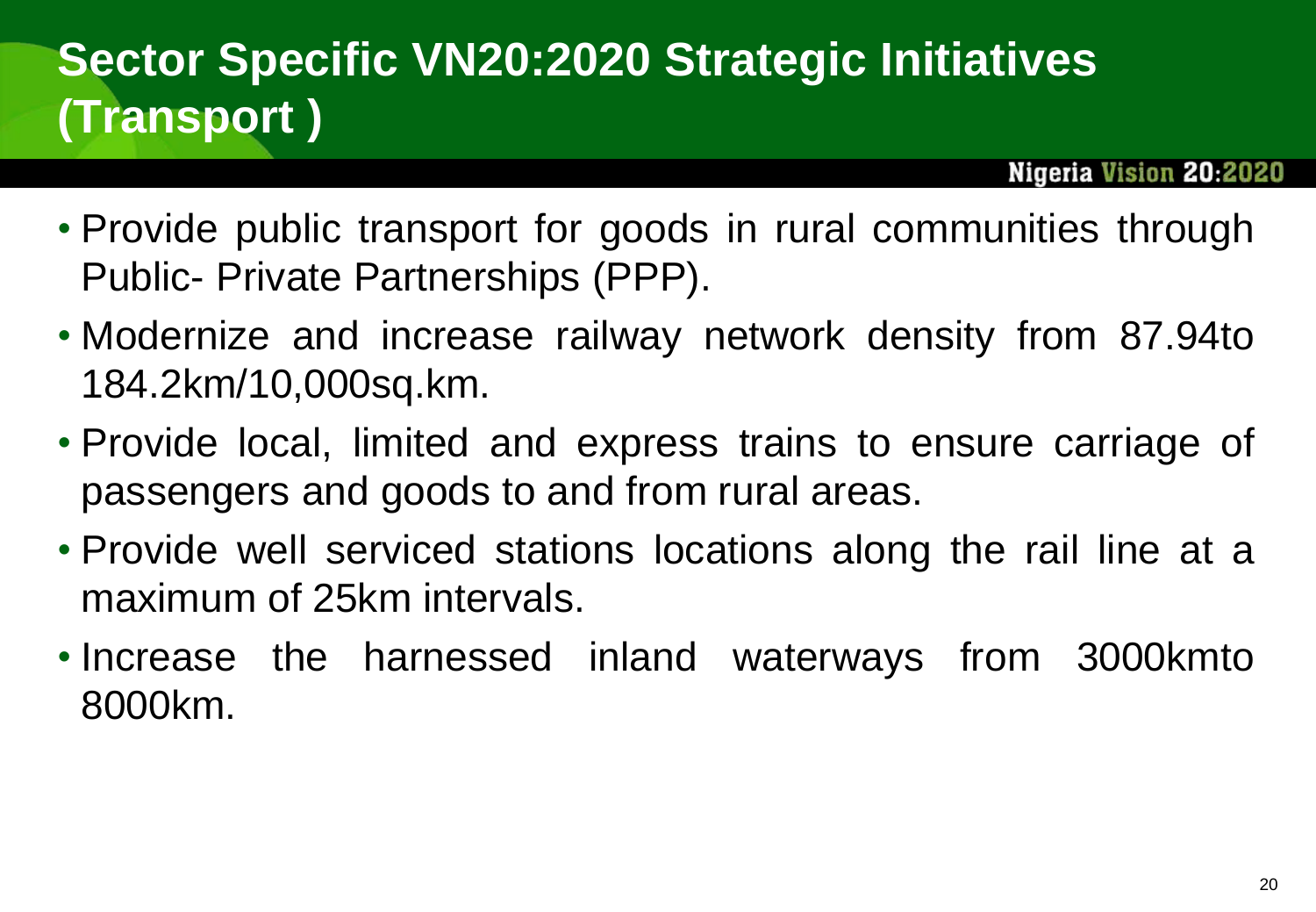## **Sector Specific VN20:2020 Strategic Initiatives (Transport )**

- •Provide water craft for carriage of goods through Public-Private Partnerships.
- •Create at least four (4) new deep seaports in such locations as Epe / Lekki, Brass, Bonny, Badargry and Akwa- Ibom.
- •Extends the pipeline network to convey liquids and gaseous products throughout Nigeria.
- •Interconnect Nigerian railway networks to its ECOWAS neighbours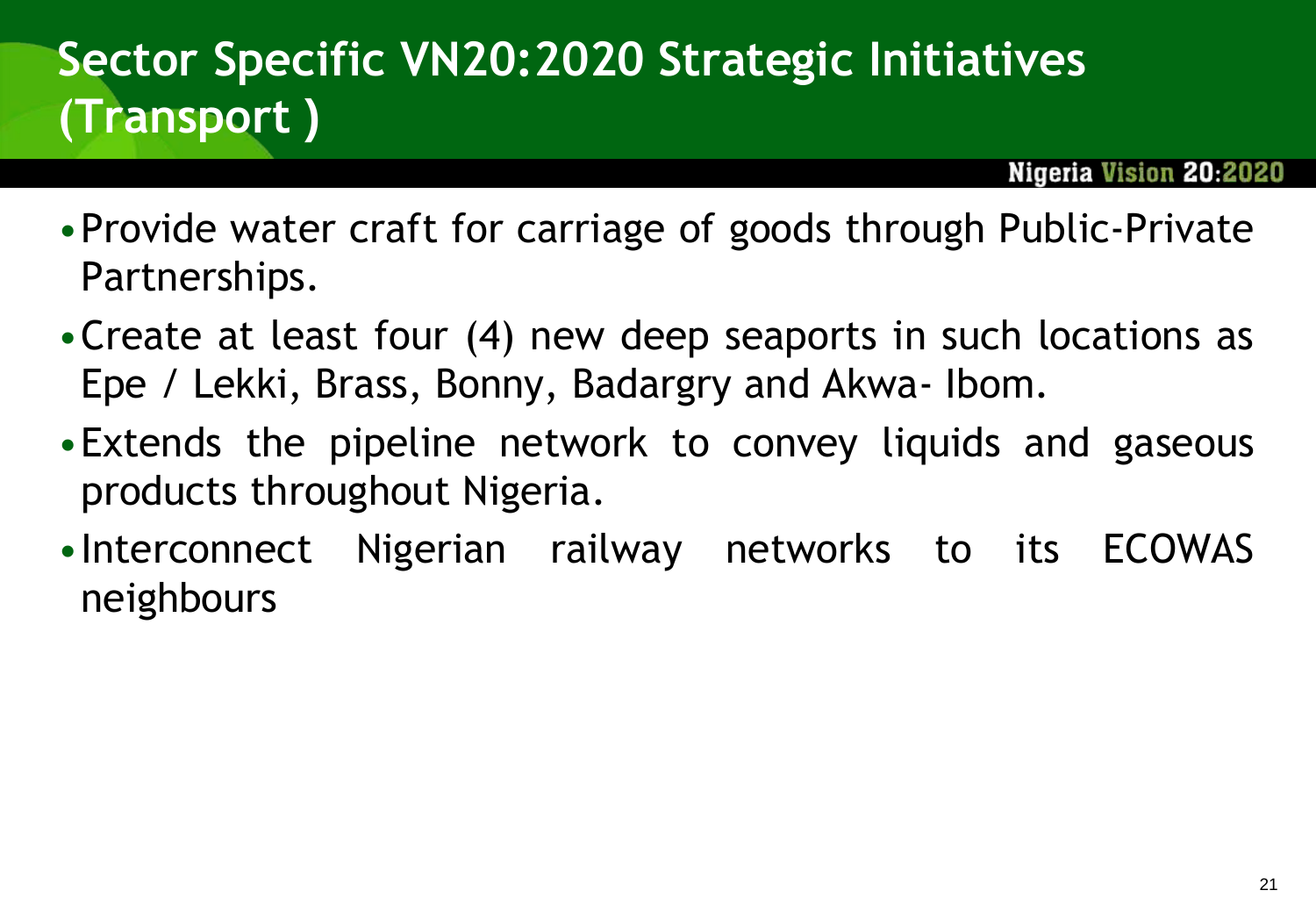## **Sector Specific VN20:2020 Strategic Initiatives (Power )**

- •Provision of incentives to facilitate the utilization of alternative energy resources – hydro, solar, wind, biomass, coal and nuclear with a view of reducing the countries reliance on gas-fired power plants and ensuring security of supply
- •Implementation of intensive manpower development initiatives and equipping newly created National Power Training Institute, in collaboration with tertiary institutions
- •Enhancement of the transmission capacity and reducing redundancies in the transmission system so as to ensure a fully integrated network that minimizes transmission losses while strengthening grid security
- Introduction of demand side management principles targeted at ensuring efficiency in energy consumption in the electricity industry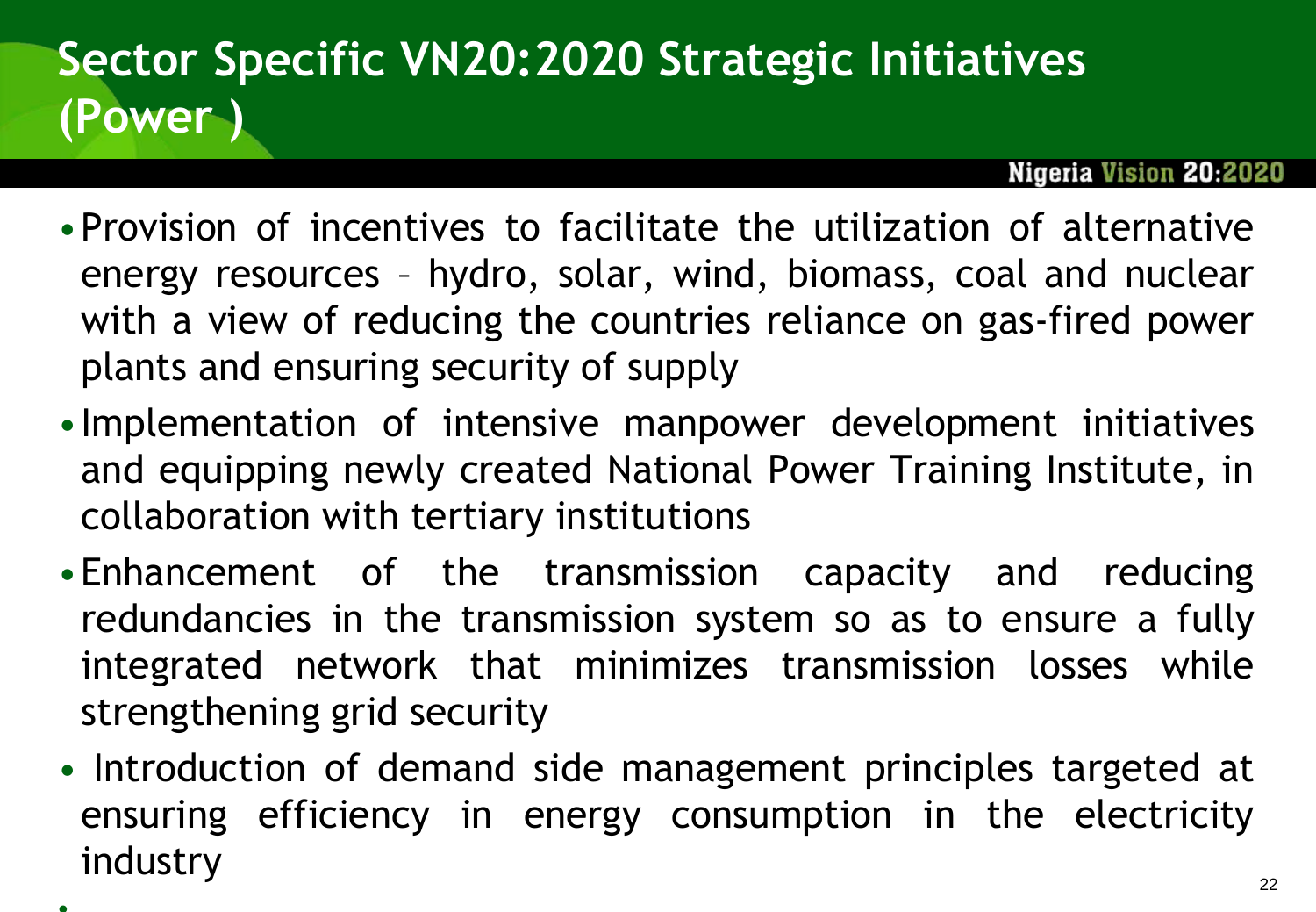## **Sector Specific VN20:2020 Strategic Initiatives (Power )**

- •Provisions of incentives to encourage local manufacturing and production of consumables used in the power sector.
- •Establishment of effective training institutions and programmes and enforcement of minimum local content components for power sector development and operational activities.
- •Complete privatization of distribution assets in order to provide efficient billing and collecting infrastructure and ensure international best practices in electricity distribution.
- •Extension and optimization of the gas infrastructure grid network to support and facilitate the construction of gas-fired power plants across the country.
- •Development and mass deployment of appropriate renewable energy technologies (RET) for electrification and heating.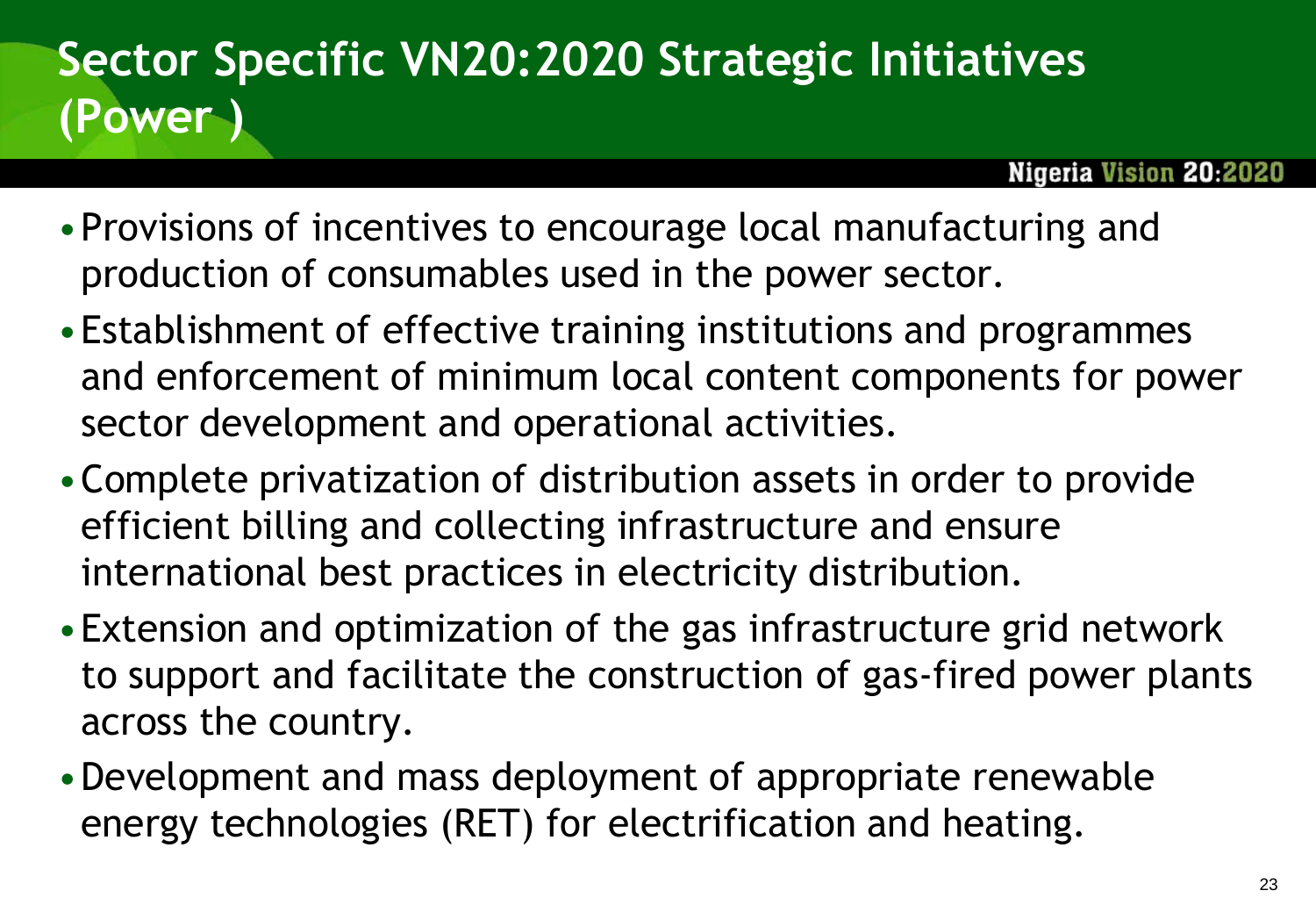- •Pooling resources together as opposed to individual project funding ( A case in point is the recently conducted water and irrigation projects inspection with 111 projects inspected requiring over N170 billion for completion, relative to 2012 allocation of N34 billion to federal ministry of water resources
- •Fast tracking the realisation of NV20:2020 objectives and targets
- •Effective achievement of macroeconomic objectives and goals
- •Achieving more easily sector specific targets and aspirations
- •Greater political commitment and support possible
- •Harmonisation and complementation of technical expertise
- •Shared project management expertise and learning
- •Bottom-Up approach in project conception and management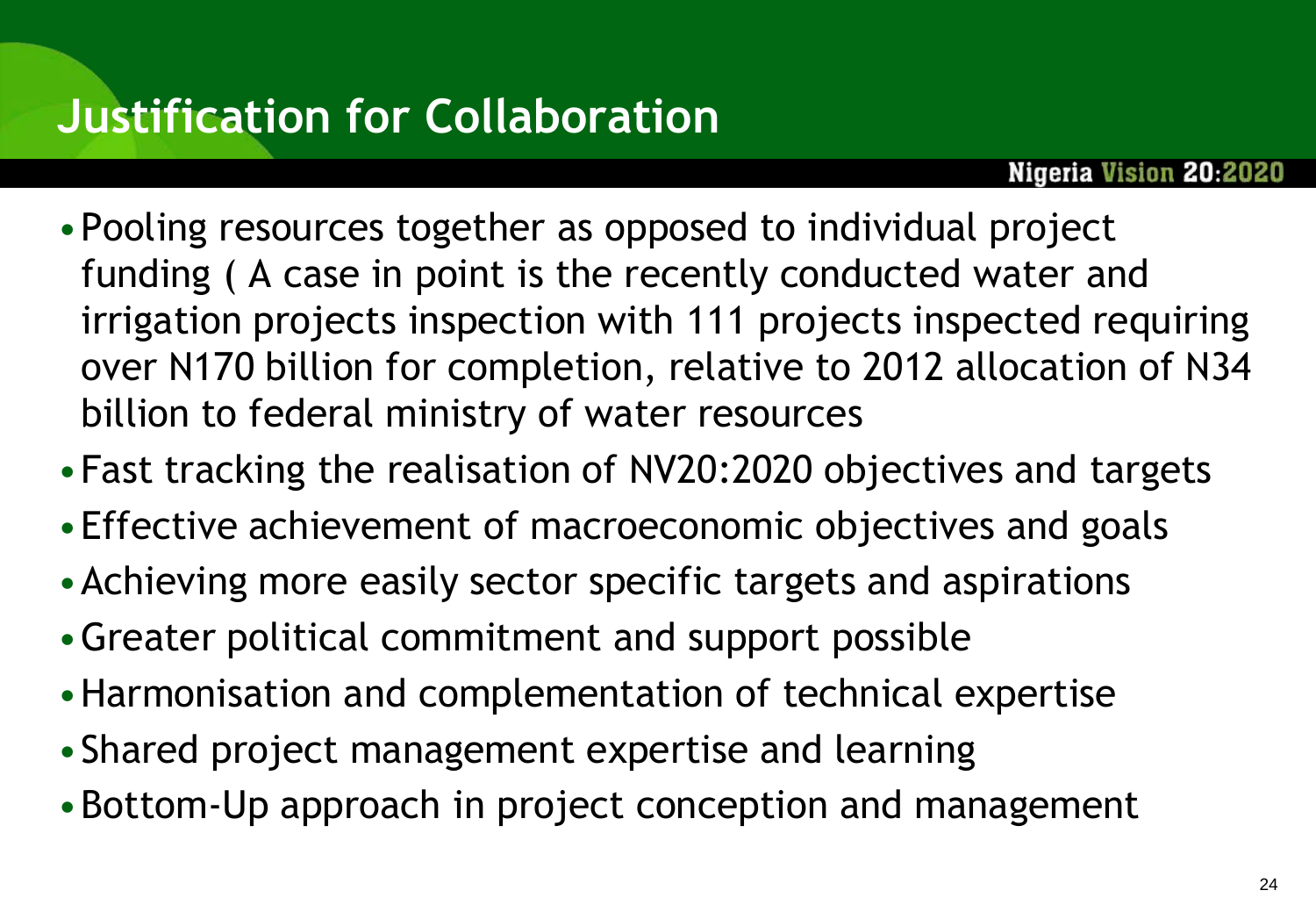## **Justification for Collaboration (Cont'd)**

- •Development of a more robust compendium of national Key Performance Indicators (KPIs) across sectors
- •A better framework for implementation of national development plans with glaring outcomes
- •Economies of scale in project design, costing and implementation
- •Lower time-lag for implementation of projects with complementary components (Ugwu-Ashiku Dam project in Delta State)
- •Fast-tracked improvements in the quality of life of citizens and scaled up life expectancy and longetivity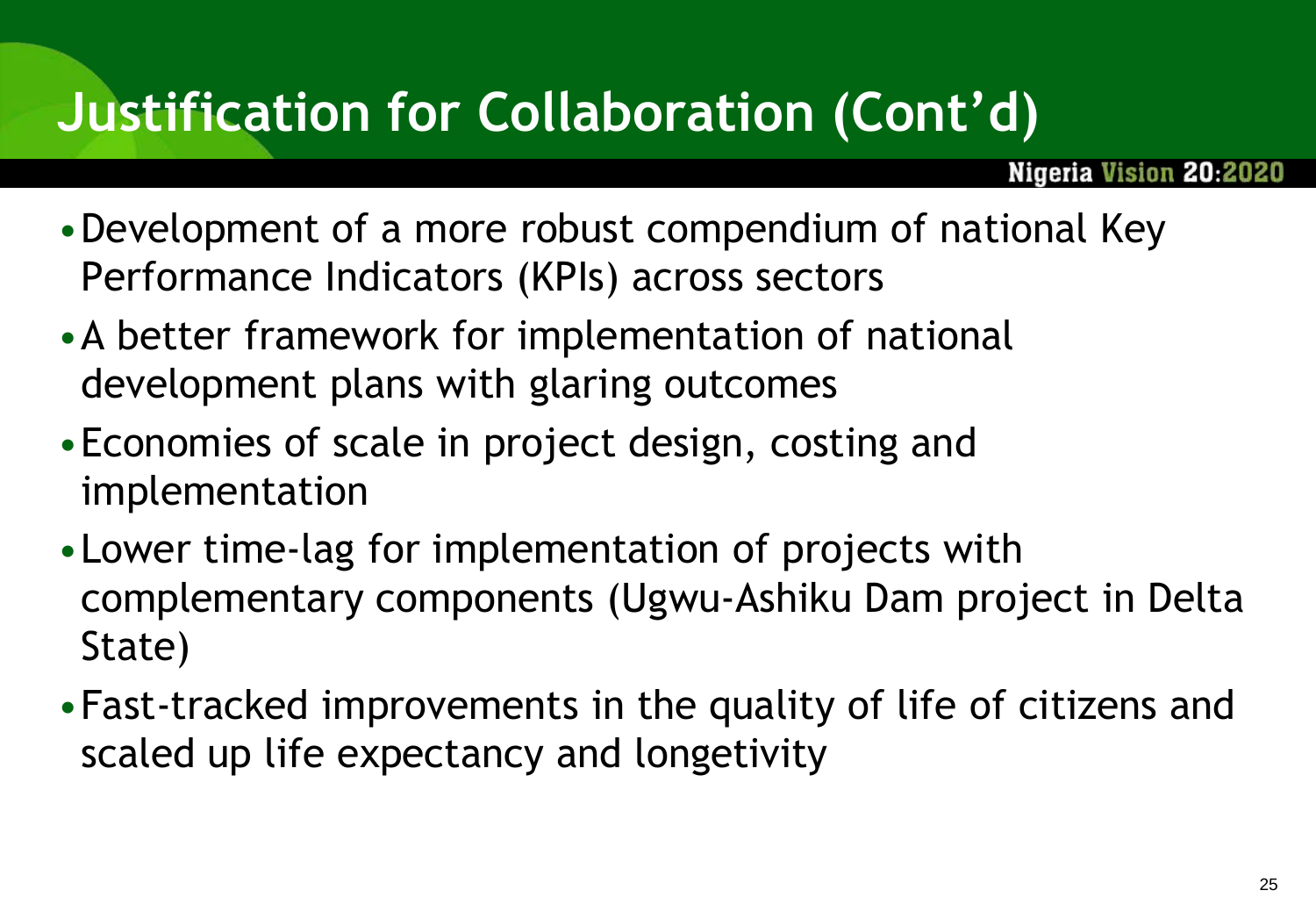#### **Risk factors Against the Collaboration**

- •Collective and harmonised political will and support for the initiative
- •Time-lag in the release of joint funding commitment and fluctuations in revenue streams
- •Low technical expertise in project management
- •Frequent turnover of technical experts to the private sector and diasporas
- •Changes in political leadership and continuity with previous administration's commitments
- Financing for independent monitoring and evaluation of projects and programmes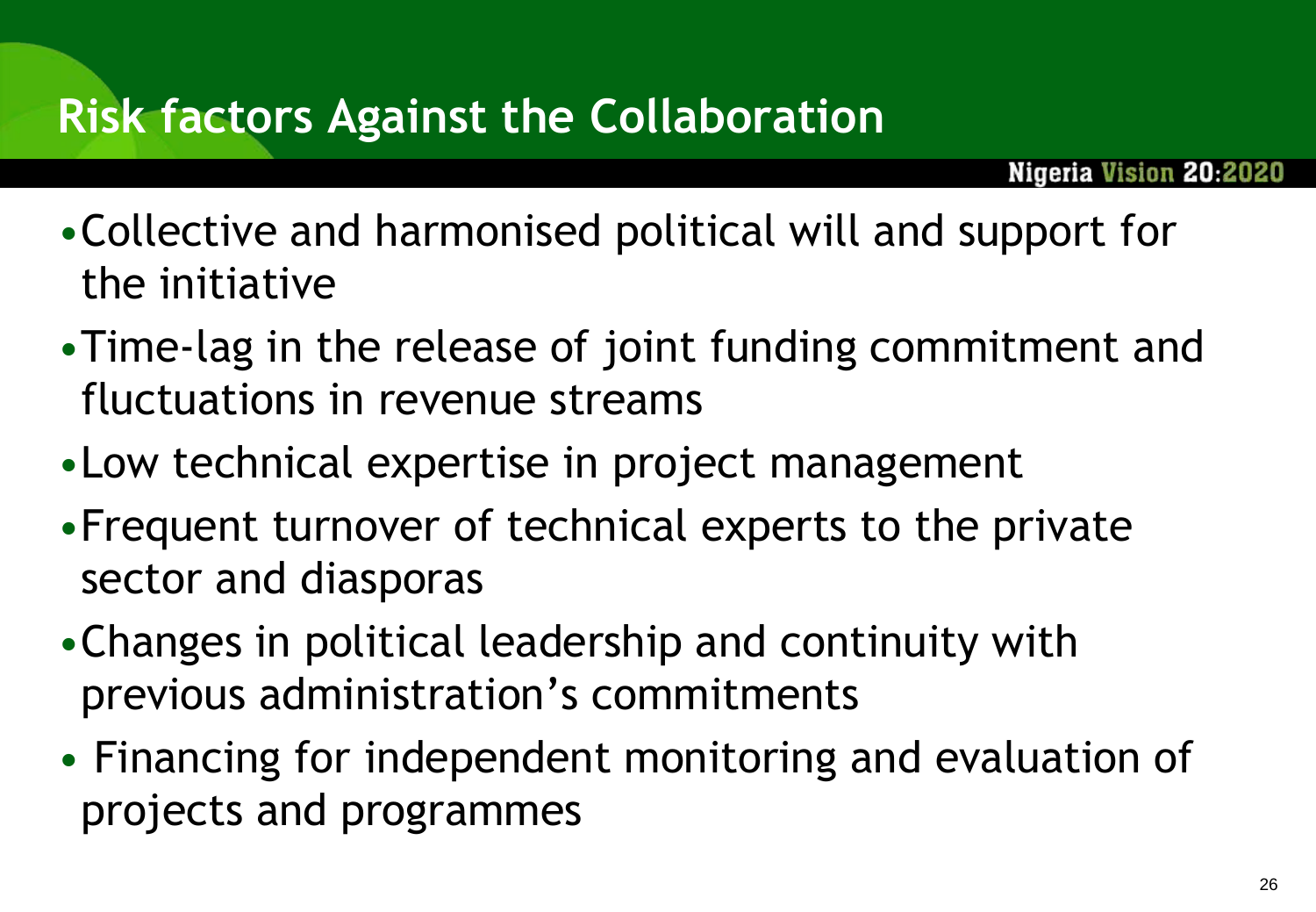- •Institutionalization of development planning through the passage of planning and Project continuity bill by the National Assembly and State Houses of Assembly
- •Creation of a special joint funding basket for any agreed sectoral initiative and collaboration and passage of bills relating to same
- •Adoption of Managing for Development Results (MfDR) framework in economic governance:
	- Political leadership and support
	- Statistics and data collection for planning
	- Planning and budgeting for outcomes
	- Monitoring and evaluation for results
	- South-South cooperation for sustainable development